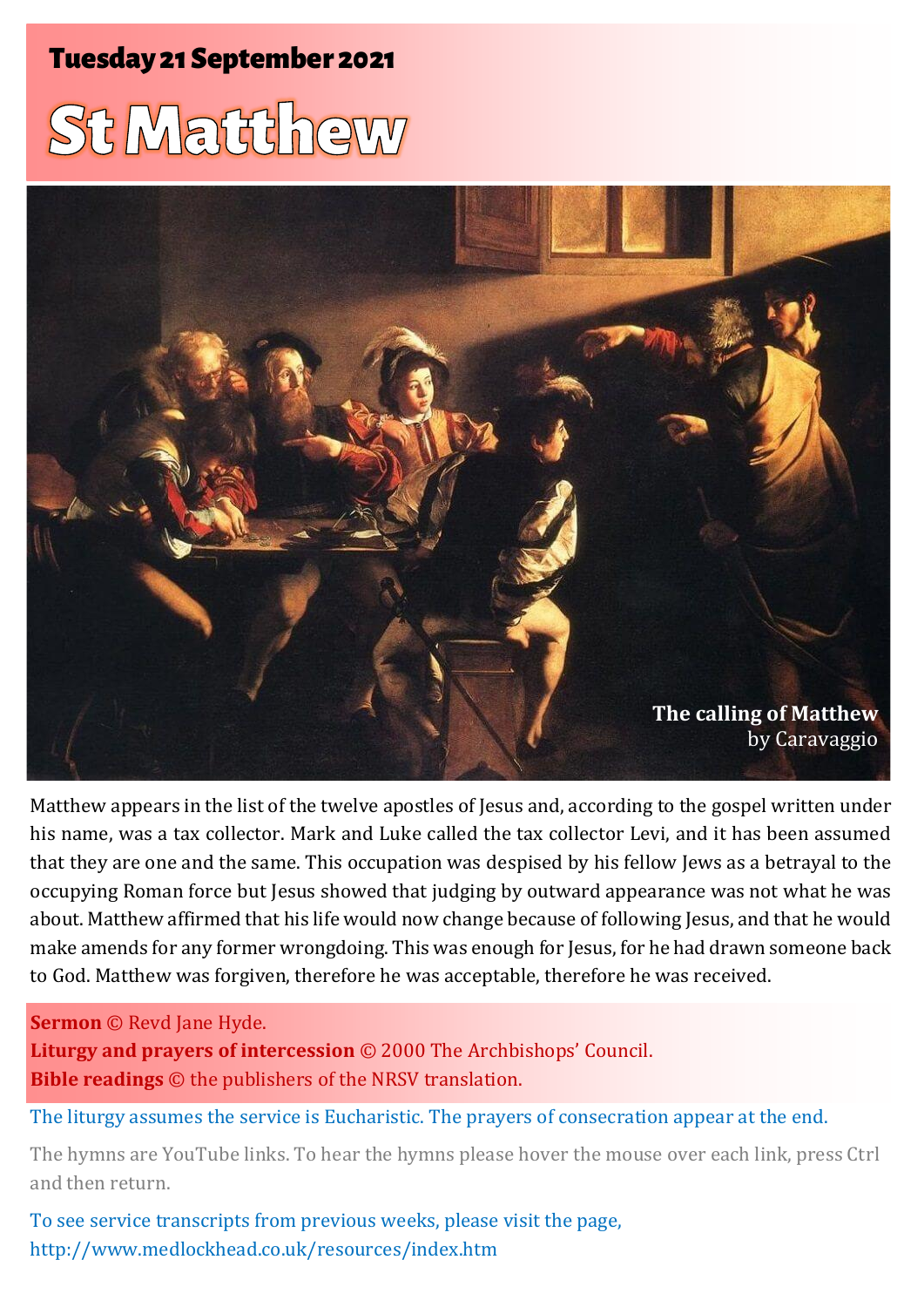#### **Introduction and welcome**

HYMN 1 **[Will you come and follow me](https://youtu.be/eAYM8pWCwWk)** (please click on this link to hear the hymn)

## **The Welcome**

In the name of the Father, and of the Son, and of the Holy Spirit

All **Amen.**

The Lord be with you

All **And also with you.**

## **The Preparation**

All **Almighty God,**

**to whom all hearts are open, all desires known, and from whom no secrets are hidden: cleanse the thoughts of our hearts by the inspiration of your Holy Spirit, that we may perfectly love you, and worthily magnify your holy name; through Christ our Lord. Amen.**

Our Lord Jesus Christ said: The first commandment is this: 'Hear, O Israel, the Lord our God is the only Lord. You shall love the Lord your God with all your heart, with all your soul, with all your mind, and with all your strength.'

And the second is this: 'Love your neighbour as yourself.' There is no other commandment greater than these. On these two commandments hang all the law and the prophets. All **Amen. Lord, have mercy.**

Christ calls us to share the heavenly banquet of his love with all the saints in earth and heaven. Therefore, knowing our unworthiness and sin, let us confess our sins in penitence and faith, firmly resolved to keep God's commandments and to live in love and peace with all.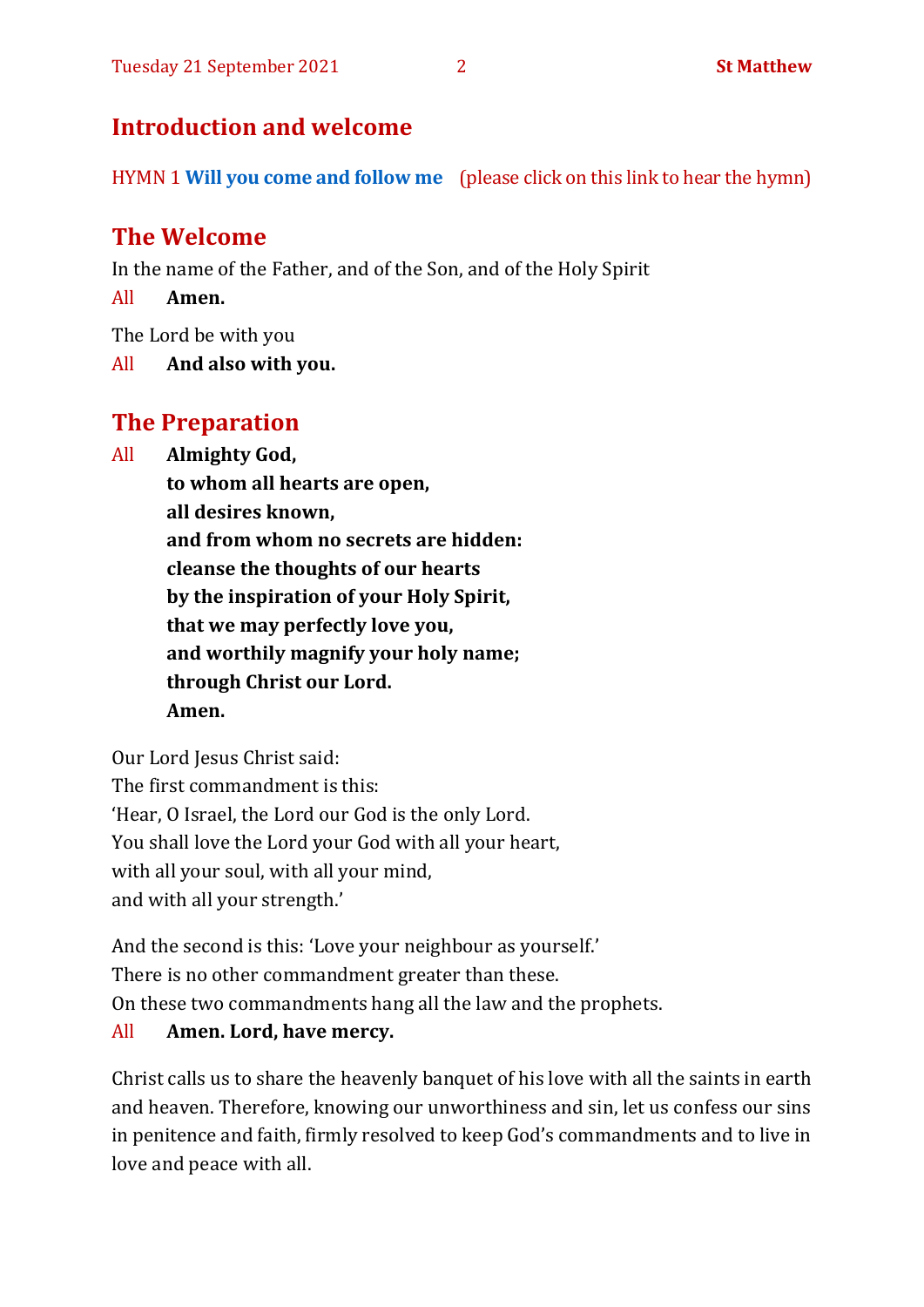All **Almighty God, our heavenly Father, we have sinned against you and against our neighbour in thought and word and deed, through negligence, through weakness, through our own deliberate fault. We are truly sorry and repent of all our sins. For the sake of your Son Jesus Christ, who died for us, forgive us all that is past and grant that we may serve you in newness of life to the glory of your name. Amen.**

Almighty God,

who forgives all who truly repent, have mercy upon you, pardon and deliver you from all your sins, confirm and strengthen you in all goodness, and keep you in life eternal; through Jesus Christ our Lord. All **Amen.**

# **The Gloria**

This Gloria is sung to the tune of 'Cwm Rhondda'. Click **[here](about:blank)** for the tune.

All **Glory be to God in Heaven, Songs of joy and peace we bring, Thankful hearts and voices raising, To creation's Lord we sing. Lord we thank you, Lord we praise you, Glory be to God our King: Glory be to God our King. Lamb of God, who on our shoulders, Bore the load of this world's sin; Only Son of God the Father, You have brought us peace within. Lord, have mercy, Christ have mercy,**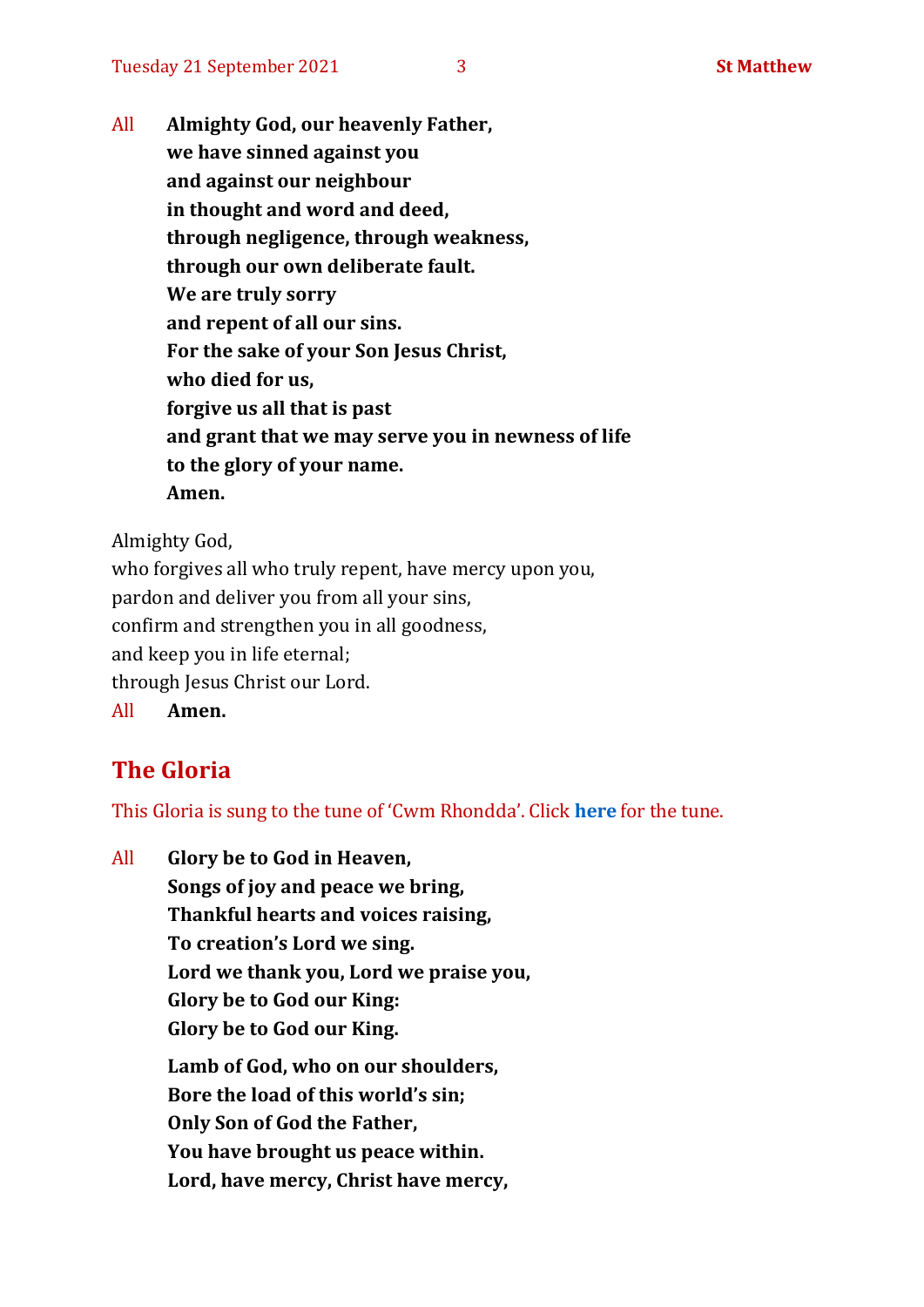**Now your glorious reign begin: Now your glorious reign begin.**

**You O Son of God are Holy, You we praise with one accord. None in heav'n or earth is like you, Only you are Christ the Lord. With the Father and the Spirit, Ever worshipped and adored: Ever worshipped and adored.**

## **The Collect for St Matthew**

O Almighty God, whose blessèd Son called Matthew the tax-collector to be an apostle and evangelist: give us grace to forsake the selfish pursuit of gain and the possessive love of riches that we may follow in the way of your Son Jesus Christ, who is alive and reigns with you, in the unity of the Holy Spirit, one God, now and for ever.

All **Amen.**

# **First reading**

A reading from the book of Proverbs

Happy are those who find wisdom, and those who get understanding, for her income is better than silver, and her revenue better than gold. She is more precious than jewels, and nothing you desire can compare with her. Long life is in her right hand; in her left hand are riches and honour. Her ways are ways of pleasantness, and all her paths are peace. She is a tree of life to those who lay hold of her; those who hold her fast are called happy. *Proverbs 3:13–18*

This is the Word of the Lord

All **Thanks be to God.**

# **Second reading**

A reading from the Second Letter of Paul to the Corinthians.

Since it is by God's mercy that we are engaged in this ministry of the Spirit, we do not lose heart. We have renounced the shameful things that one hides; we refuse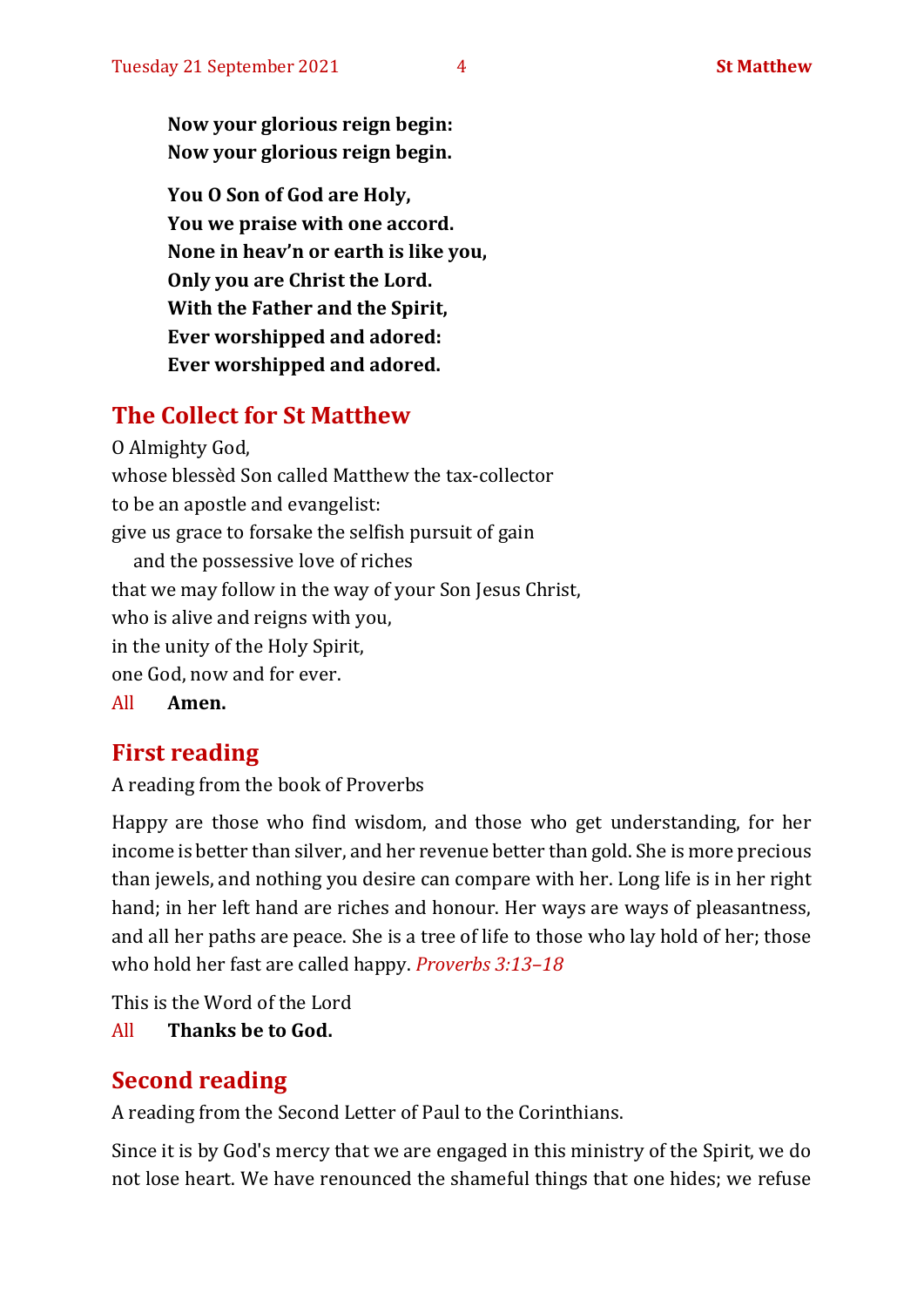to practice cunning or to falsify God's word; but by the open statement of the truth we commend ourselves to the conscience of everyone in the sight of God. And even if our gospel is veiled, it is veiled to those who are perishing. In their case the god of this world has blinded the minds of the unbelievers, to keep them from seeing the light of the gospel of the glory of Christ, who is the image of God. For we do not proclaim ourselves; we proclaim Jesus Christ as Lord and ourselves as your servants for Jesus' sake. For it is the God who said, 'Let light shine out of darkness,' who has shone in our hearts to give the light of the knowledge of the glory of God in the face of Jesus Christ. *2 Corinthians 4:1–6*

This is the Word of the Lord

All **Thanks be to God.**

#### HYMN 2 **[O Jesus I have promised](https://www.youtube.com/watch?v=z_JLAwhag3Y)** (click on this link to hear the hymn)

#### **Gospel reading**

Hear the Gospel of our Lord Jesus Christ according to Matthew

#### All **Glory to you O Lord.**

As Jesus was walking along, he saw a man called Matthew sitting at the tax booth; and he said to him, 'Follow me.' And the man got up and followed him.

As he sat at dinner in the house, many tax collectors and sinners came and were sitting with him and his disciples. When the Pharisees saw this, they said to his disciples, 'Why does your teacher eat with tax collectors and sinners?' But when he heard this, he said, 'Those who are well have no need of a physician, but those who are sick. Go and learn what this means, "I desire mercy, not sacrifice." For I have come to call not the righteous but sinners.' *Matthew 9:9–13*

This is the Gospel of the Lord

#### All **Praise to you O Christ.**

#### **Sermon**

On my last trip to Rome, I visited the Cantarelli Chapel in the church of San Luigi dei Francesi (the church of the French congregation) to see Caravaggio's painting '*The Calling of St Matthew'.* The enormous canvas is reproduced on the front cover of today's service, and shows the moment Jesus called Matthew from his tax booth to join his chosen band of closest disciples.

And that's the point really. In chapters 8 and 9 of Matthew's Gospel, there are 13 instances when people 'came', 'followed', 'approached', were 'brought' or 'carried'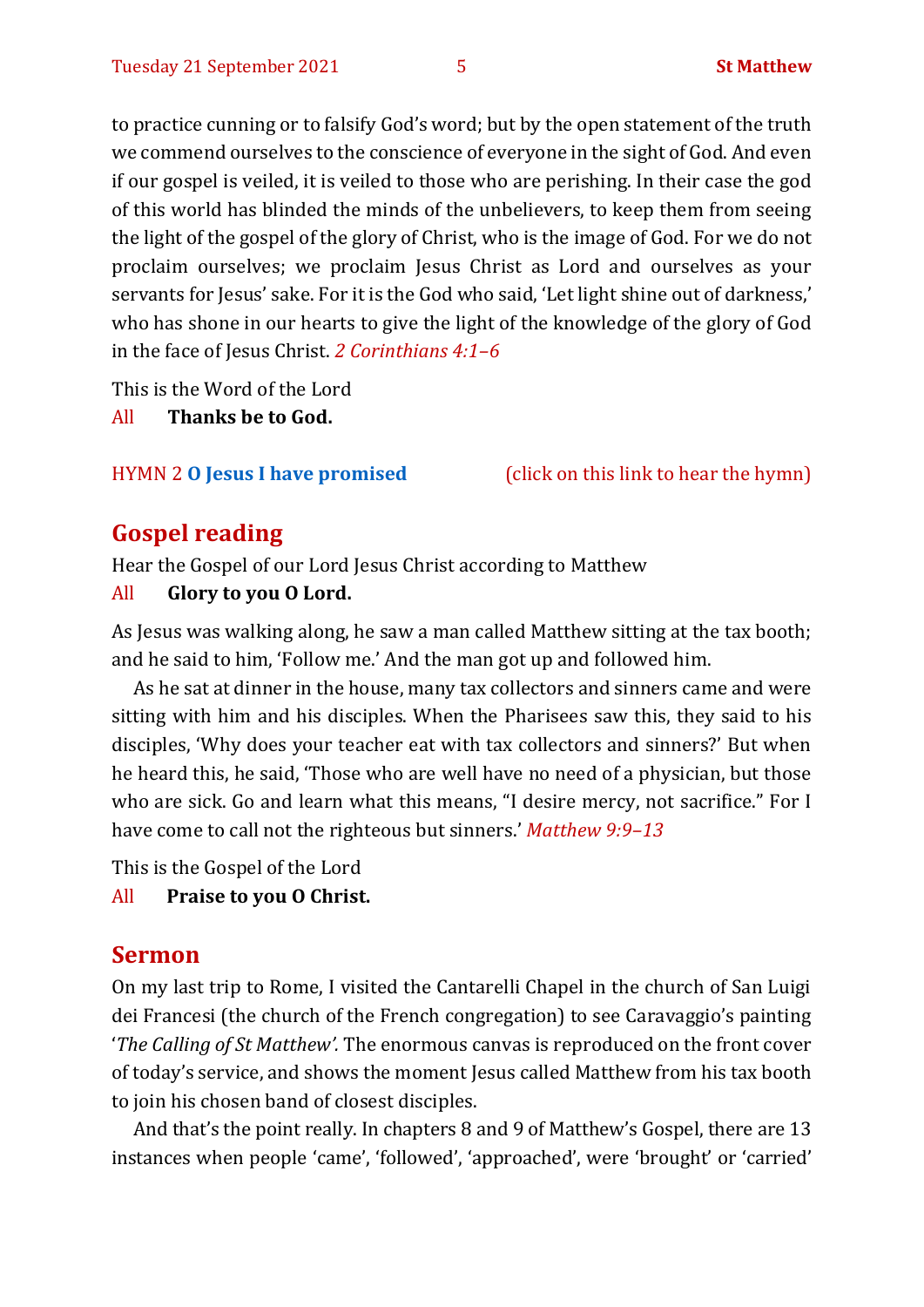to Jesus. Time after time the initiative lay with them. Only twice did Jesus take the lead – in healing Peter's mother-in-law (Matt 8.14–15) and in calling Matthew. Why did Jesus make the first move? Did Jesus need Matthew … or see hidden potential in him … or sense that Matthew feared rejection and needed a challenging invitation?

Jesus was walking from his hometown of Capernaum, which was near the frontier between territories controlled by Herod Agrippa and Philip. Tax collectors sat on the border collecting duty on goods in transit (plus their own substantial rakeoff, which helped to make them so hated) and possibly Jesus had seen Matthew many times. The story makes it almost casual—Jesus was walking along, saw him and said, 'Follow me'. As with Simon, Andrew, James and John (Matt 4:18–22) the response was instantaneous and life-changing.

What happened next was simply a meal, which was quite typical of Jesus. The guest list comprised Matthew's companions, which provoked a predictable response from the Pharisees. Jesus' retort is stinging because he adds to his comments about being sent to call sinners, *'Go and learn what this means, "I desire mercy not sacrifice".'* This alludes to Proverbs (21:3), *'To do righteousness and justice is more acceptable to the Lord and not sacrifice'.* In effect, Jesus is telling the Pharisees (who are expert teachers of the Law) that they need to become disciples to learn, not about the niceties of the sacrificial system but about the practice of mercy. Before long, we find Jesus repeating himself when the Pharisees again find fault…this time with the disciples eating on the sabbath: *'… if you had known what this means*, *"I desire mercy and not sacrifice", you would not have condemned the guiltless'* (Matthew 12:7)

Why did Jesus have to challenge Matthew to follow him? What stopped Matthew coming to Jesus of his own accord, like the other people in the stories surrounding his encounter with Jesus? What stops *us* from following Jesus? If we ask ourselves what, or who, is the hardest thing God could ask us to give up, we might find the answer. The Collect points us to the dangers of *'selfish pursuit of gain and the possessive love of riches'*, and Matthew learned the truth in Proverbs that wisdom's income is better than silver, gold or jewels, that in wisdom is *'a tree of life'*.

In the traditional reading of Caravaggio's painting, Jesus points to Matthew and Matthew points to himself as if to say 'Who … me? … A sinner? … A dodgy tax collector?' 'Yes …' says our Lord, '… you're exactly who I want in my team.' And that's a lesson to us all. Jesus calls us all … decent *and* dodgy. As Pope Francis suggested, the painting is all about how God gives second chances. Jesus sees that we are all capable of turning our lives around, of dedicating ourselves to His service.

Let us pray for grace, like Matthew, to follow the way of Jesus Christ. Amen.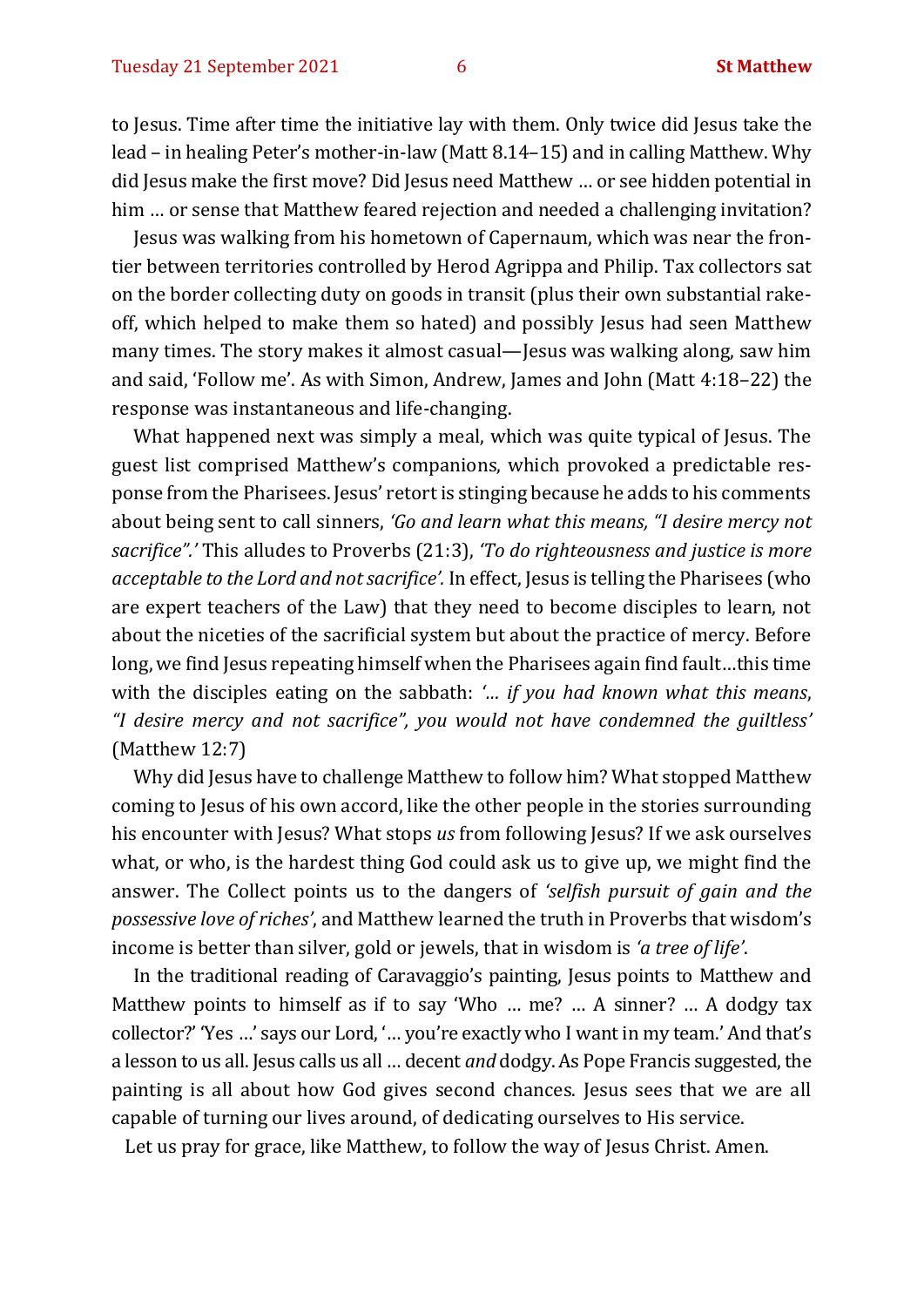# **The Creed**

Do you believe and trust in God the Father, the source of all being and life, the one for whom we exist?

#### All **We believe and trust in him.**

Do you believe and trust in God the Son, who took our human nature, died for us and rose again? All **We believe and trust in him.**

Do you believe and trust in God the Holy Spirit, who gives life to the people of God and makes Christ known in the world?

All **We believe and trust in him.**

This is the faith of the Church.

All **This is our faith. We believe and trust in one God, Father, Son and Holy Spirit. Amen.**

# **Prayers of intercession**

Dear loving P\*\*.

Merciful Father,

All **accept these prayers for the sake of your Son, our Saviour Jesus Christ. Amen.**

# **The peace**

Unto us a child is born, unto us a son is given, and his name shall be called the Prince of Peace.

The peace of the Lord be always with you,

All **And also with you.**

HYMN 3 0 thou who camest from above (click on this link to hear the hymn)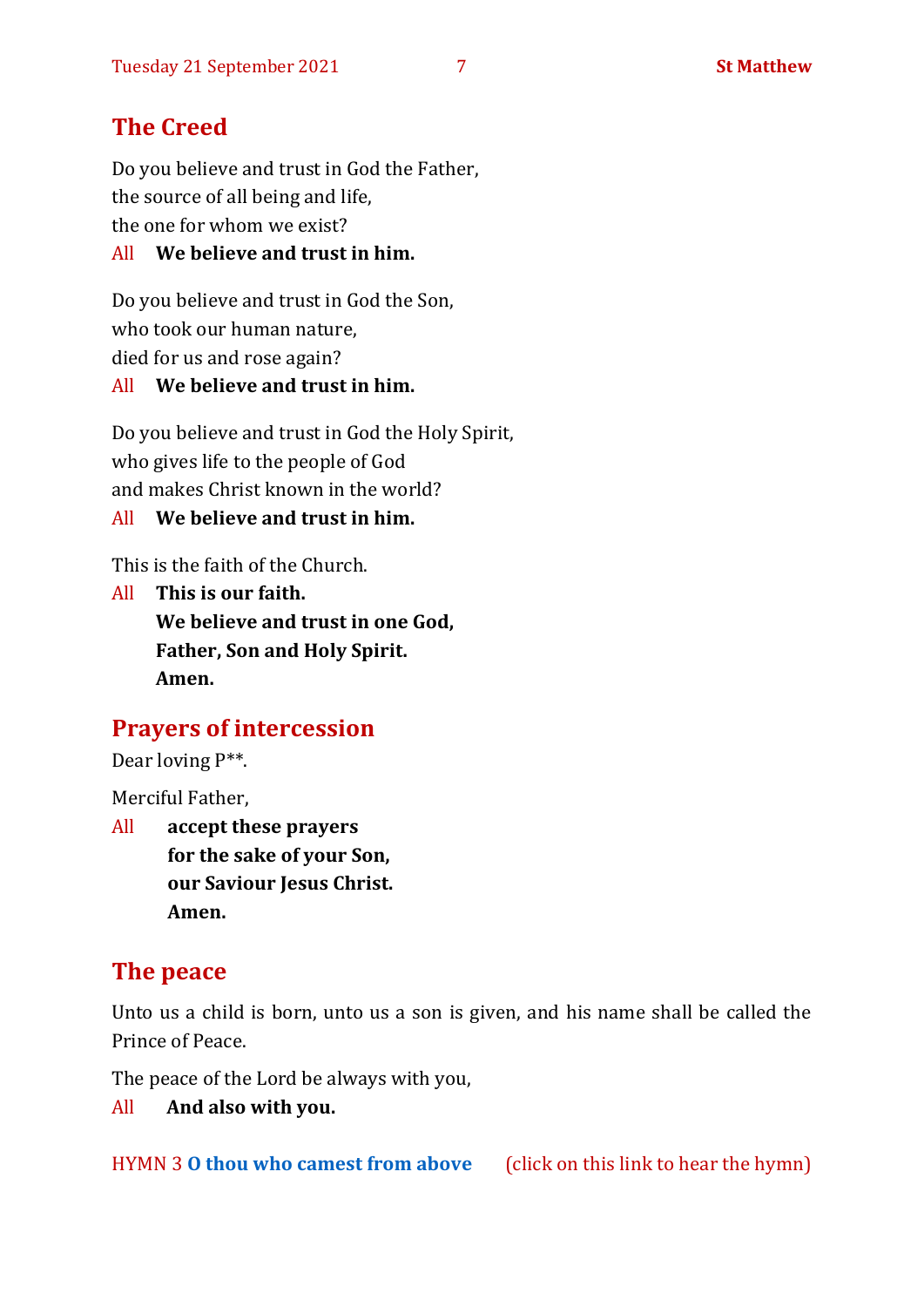The liturgy of the Communion Service appears below

# The Dismissal

Christ the Son of God, born of Mary, fill you with his grace to trust his promises and obey his will; and the blessing of God the Almighty: Father, Son, and Holy Spirit, be with you now and remain with you always.

#### All **Amen.**

#### HYMN 4 **[I the Lord of sea and sky](https://www.youtube.com/watch?v=cGNYDcqdl8g)** (please click on this link to hear the hymn)

Go in peace to love and serve the Lord.

#### All **In the name of Christ. Amen.**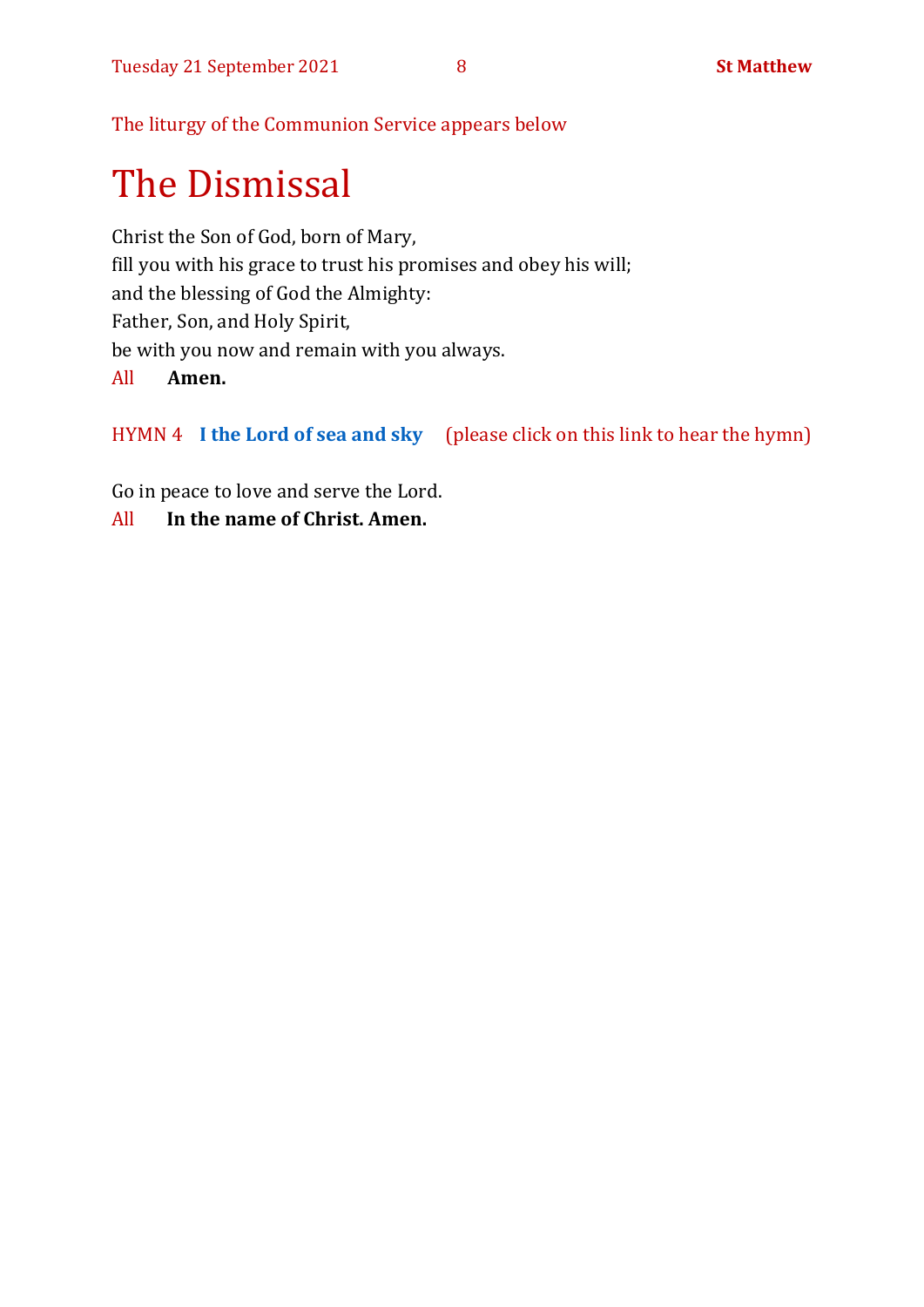# The Liturgy of the Sacrament

## Eucharistic Prayer (prayer E)

The Lord be with you

#### All **and also with you.**

Lift up your hearts.

#### All **We lift them to the Lord.**

Let us give thanks to the Lord our God.

#### All **It is right to give thanks and praise.**

It is indeed right, our duty and our joy, always and everywhere to give you thanks, holy Father, almighty and eternal God, through Jesus Christ our Lord. And now we give thanks, most gracious God, surrounded by a great cloud of witnesses and glorified in the assembly of your saints. The glorious company of apostles praise you. The noble fellowship of prophets praise you. The white-robed army of martyrs praise you. We, your holy Church, acclaim you. In communion with angels and archangels, and with all who served you on earth and worship you now in heaven, we raise our voice to proclaim your glory, for ever praising you and saying:

All **Holy, holy, holy Lord, God of power and might, heaven and earth are full of your glory. Hosanna in the highest. Blessed is he who comes in the name of the Lord. Hosanna in the highest.**

We praise and bless you, loving Father, through Jesus Christ, our Lord; and as we obey his command, send your Holy Spirit, that broken bread and wine outpoured may be for us the body and blood of your dear Son.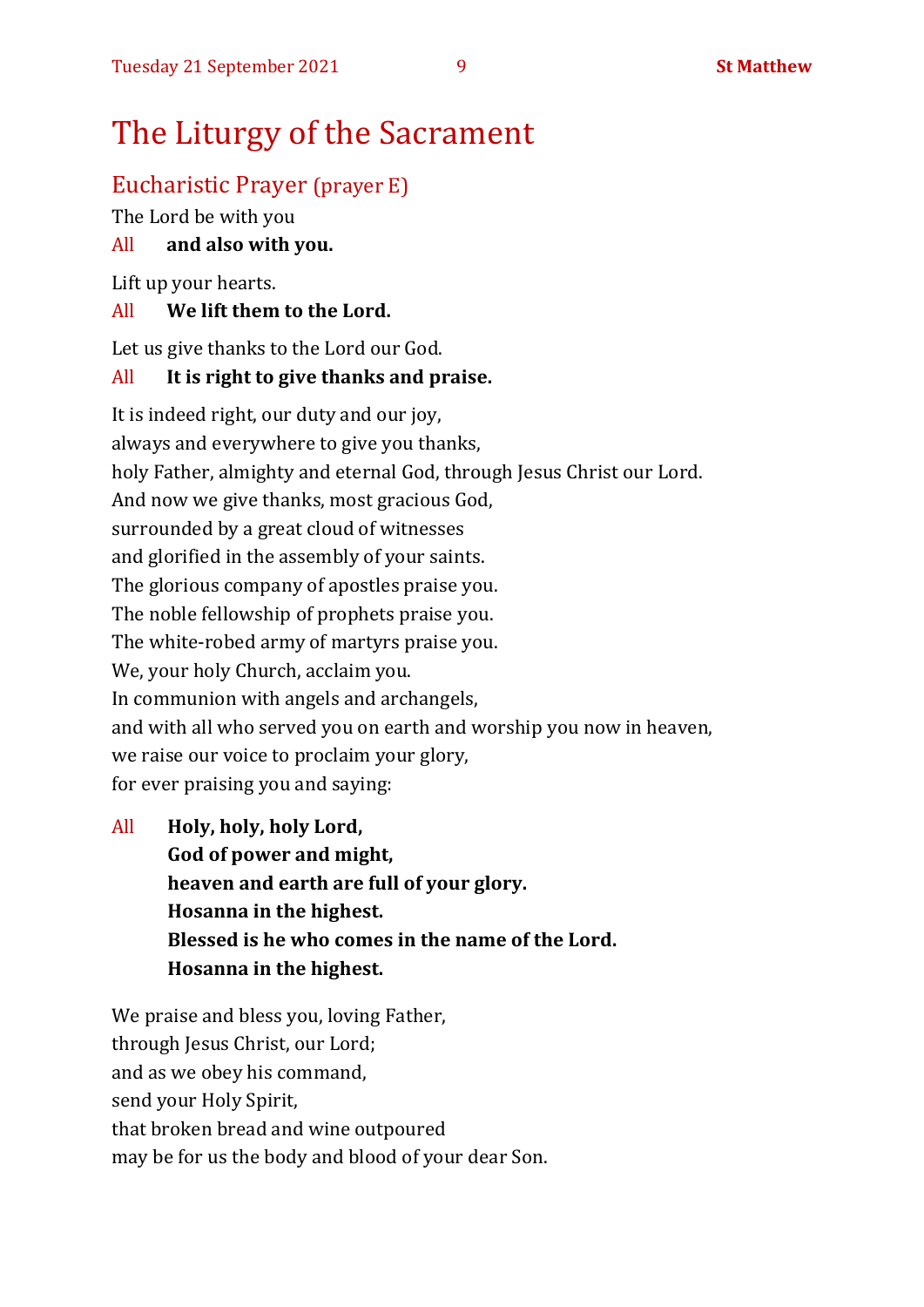On the night before he died he had supper with his friends and, taking bread, he praised you. He broke the bread, gave it to them and said: Take, eat; this is my body which is given for you; do this in remembrance of me.

When supper was ended he took the cup of wine. Again he praised you, gave it to them and said: Drink this, all of you; this is my blood of the new covenant, which is shed for you and for many for the forgiveness of sins. Do this, as often as you drink it, in remembrance of me.

So, Father, we remember all that Jesus did, in him we plead with confidence his sacrifice made once for all upon the cross.

Bringing before you the bread of life and cup of salvation, we proclaim his death and resurrection until he comes in glory.

Great is the mystery of faith:

All **Christ has died. Christ is risen. Christ will come again.**

Lord of all life, help us to work together for that day when your kingdom comes and justice and mercy will be seen in all the earth.

Look with favour on your people, gather us in your loving arms and bring us with St Matthew and all the saints to feast at your table in heaven.

Through Christ, and with Christ, and in Christ, in the unity of the Holy Spirit, all honour and glory are yours, O loving Father, for ever and ever.

All **Amen.**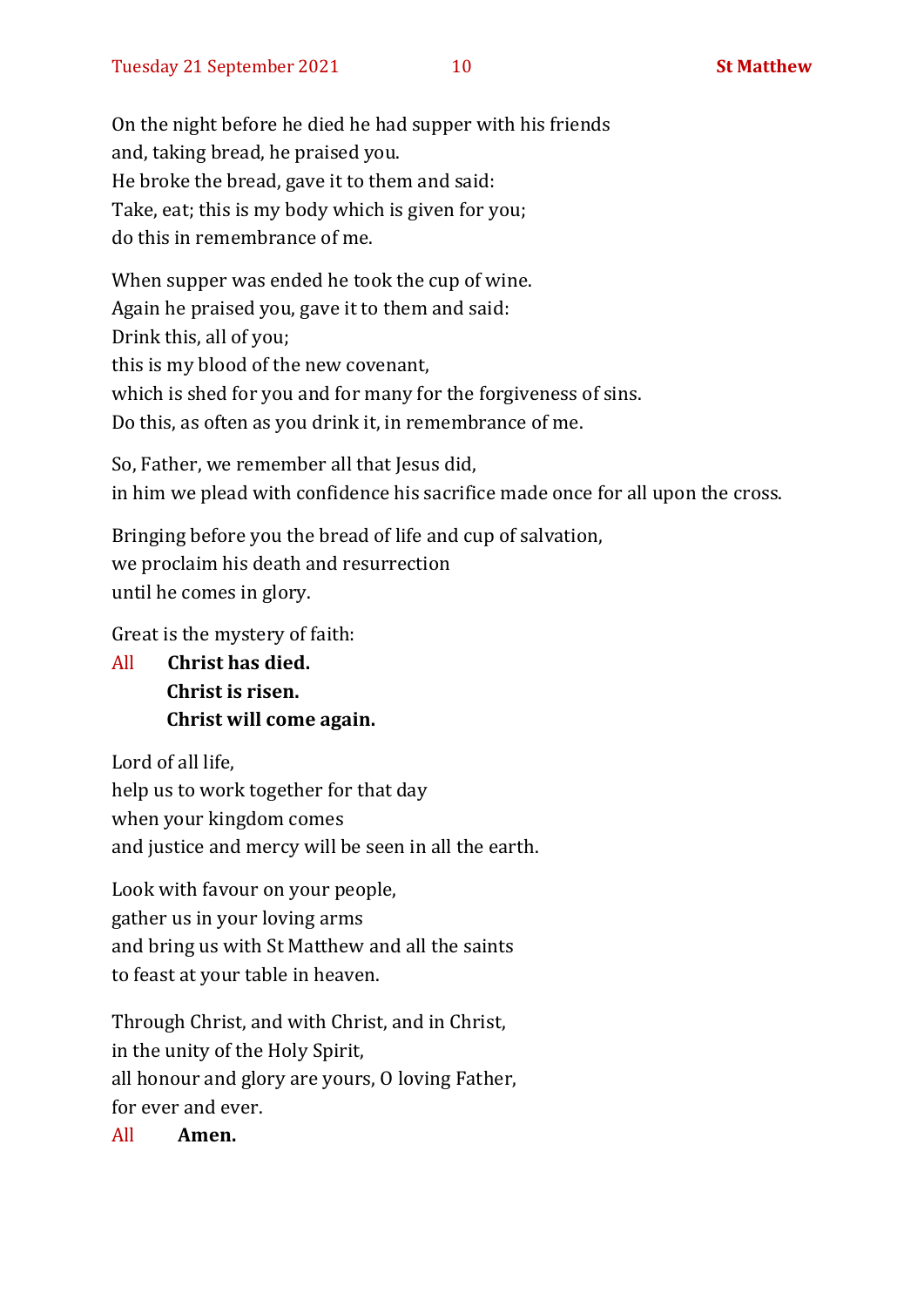#### The Lord's Prayer

As our Saviour taught us, so we pray

All **Our Father in heaven, hallowed be your name, your kingdom come, your will be done, on earth as in heaven. Give us today our daily bread. Forgive us our sins as we forgive those who sin against us. Lead us not into temptation but deliver us from evil. For the kingdom, the power,** 

**and the glory are yours now and for ever. Amen.**

#### Breaking of the Bread

We break this bread to share in the body of Christ.

- All **Though we are many, we are one body, because we all share in one bread.**
- All **Lamb of God,**

**you take away the sin of the world, have mercy on us.**

**Lamb of God, you take away the sin of the world, have mercy on us.**

**Lamb of God, you take away the sin of the world, grant us peace.**

Draw near with faith. Receive the body of our Lord Jesus Christ which he gave for you, and his blood which he shed for you. Eat and drink in remembrance that he died for you, and feed on him in your hearts by faith with thanksgiving.